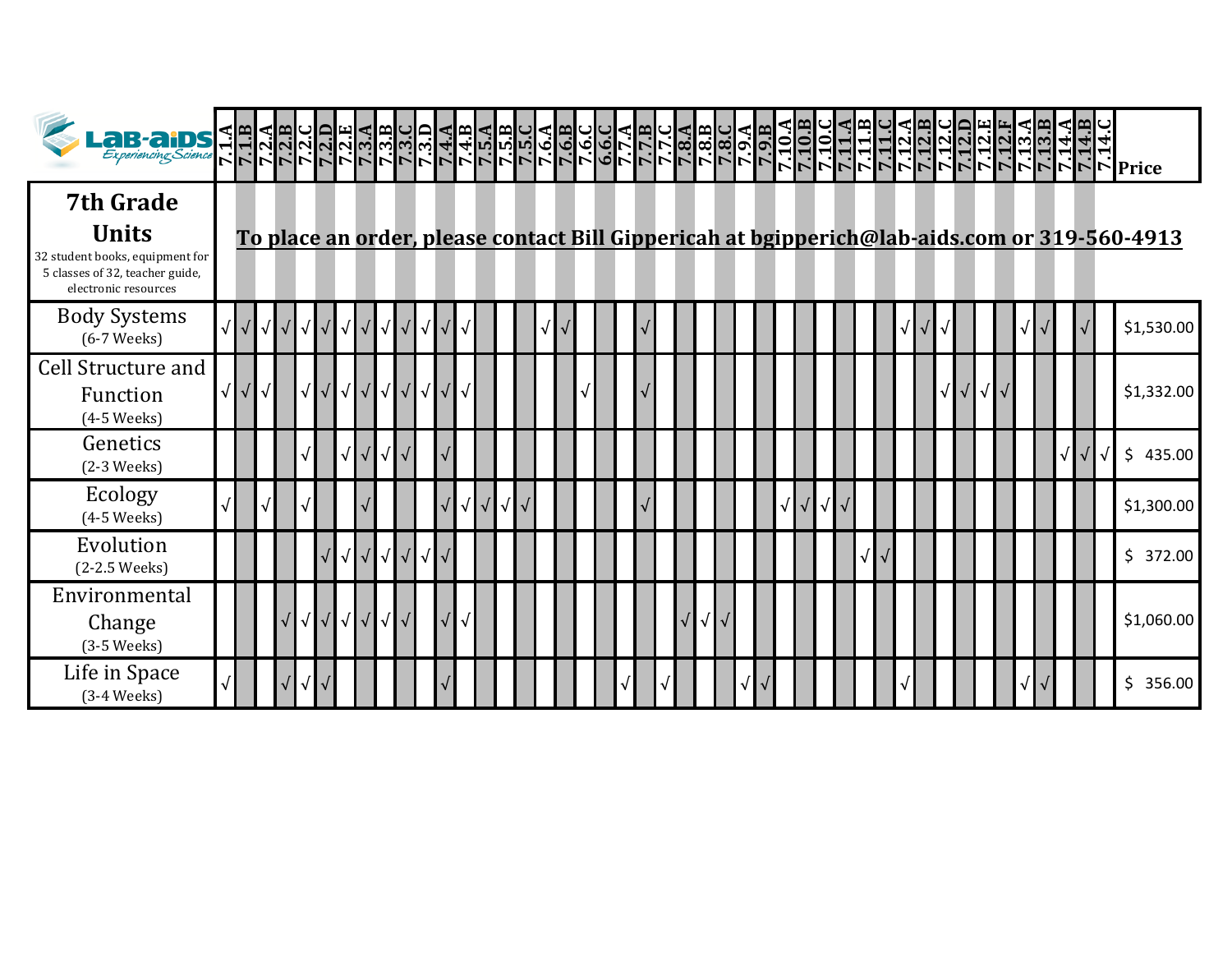| <b>LaB-aiDS</b>                                                                                              | 7.1.B      |            | $\frac{7.2 \text{ A}}{7.2 \text{ B}}$ |                   |   |                                                                                                                                                                                                                                                                                                                                                                                                                                                            |            |                               |            |                             |           |            |            |           |  |  |  | <u>7.6.C</u><br>0.6.C |  |  | <b>NULLULULULU</b><br>VILLOGOOOO<br>VILLOGOOOOO |  | 7.10.A | 7.10.C |  |  |  |  |  |  | 7.14.<br>7.14.1<br>7.14.1 | <b>Price</b> |
|--------------------------------------------------------------------------------------------------------------|------------|------------|---------------------------------------|-------------------|---|------------------------------------------------------------------------------------------------------------------------------------------------------------------------------------------------------------------------------------------------------------------------------------------------------------------------------------------------------------------------------------------------------------------------------------------------------------|------------|-------------------------------|------------|-----------------------------|-----------|------------|------------|-----------|--|--|--|-----------------------|--|--|-------------------------------------------------|--|--------|--------|--|--|--|--|--|--|---------------------------|--------------|
| <b>Modules</b><br>(2-4 weeks) worksheets for 32<br>students, equipment for 5<br>classes of 32, teacher guide |            |            |                                       |                   |   |                                                                                                                                                                                                                                                                                                                                                                                                                                                            |            |                               |            |                             |           |            |            |           |  |  |  |                       |  |  |                                                 |  |        |        |  |  |  |  |  |  |                           |              |
| Investigating<br>Groundwater: The<br><b>Fruitvale Story</b><br>$(FV-1)$                                      | $\sqrt{ }$ | $\sqrt{ }$ |                                       | $\sqrt{\sqrt{2}}$ |   | $\sqrt{ }$                                                                                                                                                                                                                                                                                                                                                                                                                                                 |            |                               | √          |                             |           |            |            |           |  |  |  |                       |  |  |                                                 |  |        |        |  |  |  |  |  |  |                           | \$295.00     |
| <b>Energy from the Sun</b><br>$(ES-2)$                                                                       |            |            |                                       |                   |   |                                                                                                                                                                                                                                                                                                                                                                                                                                                            | $\sqrt{ }$ | $\sqrt{ }$                    | $\sqrt{2}$ |                             |           |            |            |           |  |  |  |                       |  |  |                                                 |  |        |        |  |  |  |  |  |  |                           | \$495.00     |
| <b>Hazardous Materials</b><br><b>Investigation: The Barrel</b><br><b>Mystery</b><br>$(HM-2)$                 | $\sqrt{ }$ | $\sqrt{}$  |                                       |                   |   | √√√√                                                                                                                                                                                                                                                                                                                                                                                                                                                       |            |                               |            |                             |           |            |            |           |  |  |  |                       |  |  |                                                 |  |        |        |  |  |  |  |  |  |                           | \$398.00     |
| Investigating<br><b>Wastewater: Solutions</b><br>and Pollutions (SP-2)                                       | $\sqrt{}$  |            |                                       |                   |   | $\begin{array}{c c c c c} \hline \sqrt{\phantom{a}1} & \sqrt{\phantom{a}1} & \sqrt{\phantom{a}1} & \sqrt{\phantom{a}1} & \sqrt{\phantom{a}1} & \sqrt{\phantom{a}1} & \sqrt{\phantom{a}1} & \sqrt{\phantom{a}1} & \sqrt{\phantom{a}1} & \sqrt{\phantom{a}1} & \sqrt{\phantom{a}1} & \sqrt{\phantom{a}1} & \sqrt{\phantom{a}1} & \sqrt{\phantom{a}1} & \sqrt{\phantom{a}1} & \sqrt{\phantom{a}1} & \sqrt{\phantom{a}1} & \sqrt{\phantom{a}1} & \sqrt{\phant$ |            | $\sqrt{ }$                    |            |                             |           |            |            |           |  |  |  |                       |  |  |                                                 |  |        |        |  |  |  |  |  |  |                           | \$598.00     |
| Investigating<br><b>Environmental Health</b><br><b>Risks</b><br>$(EHR-2)$                                    |            |            |                                       |                   |   | $\sqrt{\left  \sqrt{\right  }}$                                                                                                                                                                                                                                                                                                                                                                                                                            |            | $\sqrt{\sqrt{2}}$             |            | $\sqrt{\sqrt{2}}$           |           | $\sqrt{ }$ | $\sqrt{2}$ |           |  |  |  |                       |  |  |                                                 |  |        |        |  |  |  |  |  |  |                           | \$295.00     |
| <b>Environmental Impact:</b><br><b>Comparing Industries</b><br>$(EI-2)$                                      | √          | $\sqrt{}$  | $\sqrt{ }$                            |                   | √ |                                                                                                                                                                                                                                                                                                                                                                                                                                                            | $\sqrt{ }$ | $\sqrt{}$                     | $\sqrt{2}$ | $\sqrt{}$                   | $\sqrt{}$ |            |            |           |  |  |  |                       |  |  |                                                 |  |        |        |  |  |  |  |  |  |                           | \$395.00     |
| <b>Investigating Food Safety</b><br>$(FS-2)$                                                                 |            |            |                                       |                   |   | $\sqrt{\sqrt{}}$                                                                                                                                                                                                                                                                                                                                                                                                                                           |            | $\sqrt{\sqrt{}}$              |            |                             |           |            | $\sqrt{2}$ | $\sqrt{}$ |  |  |  |                       |  |  |                                                 |  |        |        |  |  |  |  |  |  |                           | \$395.00     |
| <b>Household Chemicals:</b><br><b>Better By Design</b><br>$(HC-2)$                                           | $\sqrt{ }$ | $\sqrt{}$  |                                       |                   |   | √√√√                                                                                                                                                                                                                                                                                                                                                                                                                                                       |            | $\sqrt{ \sqrt{25} \sqrt{25}}$ |            | $\sqrt{ \sqrt{25} \rangle}$ |           | $\sqrt{ }$ |            |           |  |  |  |                       |  |  |                                                 |  |        |        |  |  |  |  |  |  |                           | \$495.00     |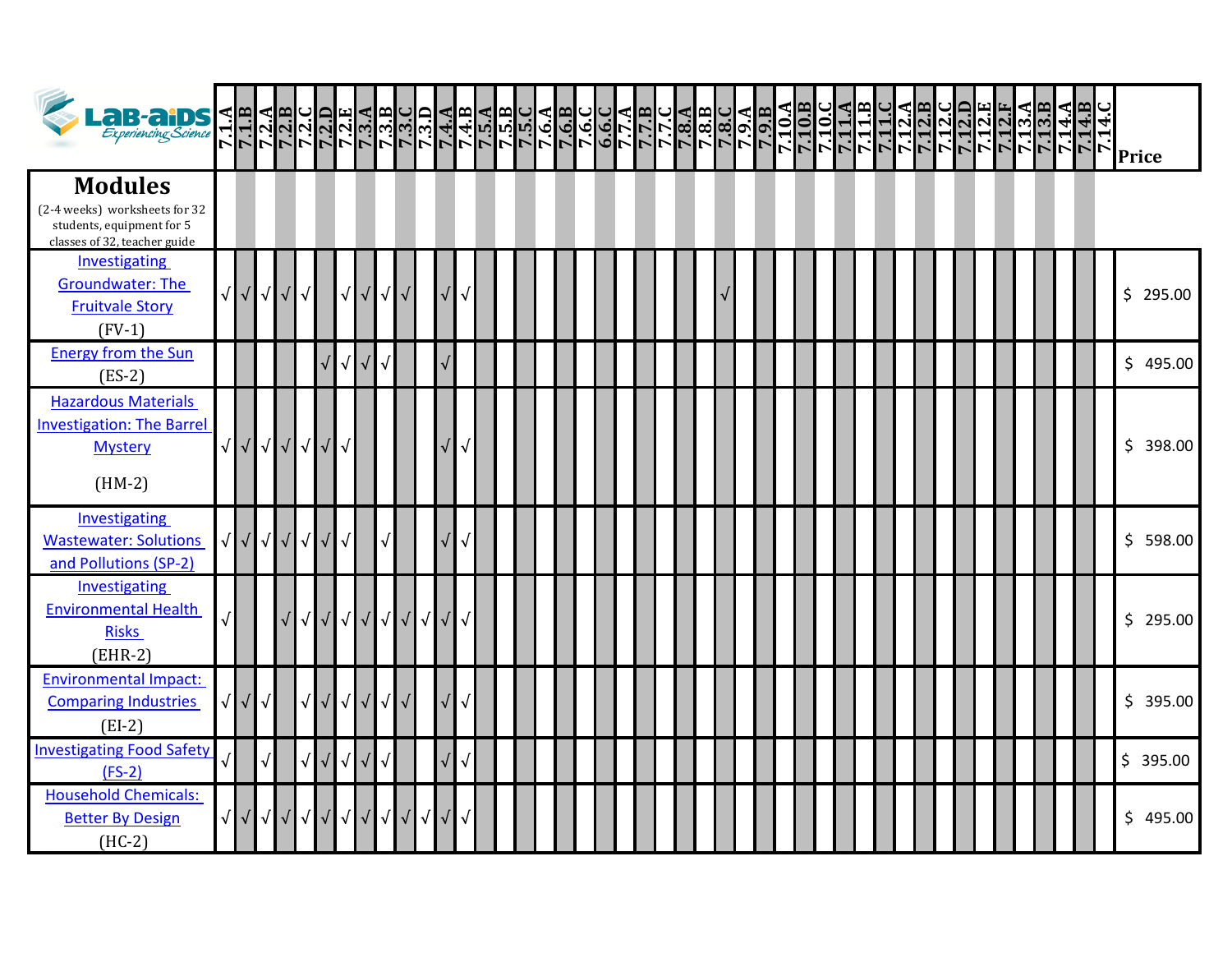| Lab-aids d'Alaquiduquidu<br><i>Experiencing Science</i> RRRRRRRRRR<br>Ex <i>periencing Science</i> RRRRRRRRRRRR   |            |            |            |            |            |            |            |   |            | $\frac{7.3 \text{ D}}{7.4 \text{ A}}$ |  |  |  |  |  |  |  | ϝϳϲͿϧͿϲͿϲͿϲͿϲͿϙͿϲͿϲͿϲͿϲͿϲͿϲͿϲͿϲͿ<br>ͿϯͿϣͿϣϳϙϳϙϳϙϳϙͿϲͿͰʹͿϲͿϣϸϸͿϙϳϙϳ<br>ͿͳͿϤͿͳͿϯϥͳϦͿϯͿϔͿϤͿϤͿϤͿϤͿϤͿͿϤ |  |  | $\frac{7.10 \text{ A}}{7.10 \text{ B}}$ | ٩<br>7.10.C | 7.11.B | 7.11.C | d  0 <br> 1  0  0  0  0 <br> 1  0  0  0 <br> 1  0  0  0 |         |  |  | $\frac{7.13}{7.13}$<br>Г. | 7.14.<br>7.14. |  | $\begin{bmatrix} \vec{r} \\ \vec{r} \end{bmatrix}$ Price |          |  |
|-------------------------------------------------------------------------------------------------------------------|------------|------------|------------|------------|------------|------------|------------|---|------------|---------------------------------------|--|--|--|--|--|--|--|----------------------------------------------------------------------------------------------------|--|--|-----------------------------------------|-------------|--------|--------|---------------------------------------------------------|---------|--|--|---------------------------|----------------|--|----------------------------------------------------------|----------|--|
| <b>Living With Plastics</b><br>$(PL-2)$                                                                           |            |            |            | $\sqrt{ }$ | $\sqrt{ }$ | $\sqrt{ }$ |            |   |            | $\sqrt{ \sqrt{2}}$                    |  |  |  |  |  |  |  |                                                                                                    |  |  |                                         |             |        |        |                                                         |         |  |  |                           |                |  |                                                          | \$398.00 |  |
| <b>Thresholds and</b><br><b>Toxicology (TT-2)</b>                                                                 | $\sqrt{ }$ | $\sqrt{ }$ | $\sqrt{ }$ |            |            |            | √√√√√√     |   |            | $\sqrt{ \sqrt{2}}$                    |  |  |  |  |  |  |  |                                                                                                    |  |  |                                         |             |        |        |                                                         |         |  |  |                           |                |  |                                                          | \$425.00 |  |
| <b>Waste Disposal:</b><br>Computers and the<br><b>Environment (WD-2)</b>                                          | $\sqrt{ }$ | √          |            | √          | $\sqrt{}$  | √          | $\sqrt{ }$ | √ | $\sqrt{2}$ |                                       |  |  |  |  |  |  |  |                                                                                                    |  |  |                                         |             |        |        |                                                         |         |  |  |                           |                |  |                                                          | \$495.00 |  |
| <b>LAB-AIDS Kits</b><br>(1-3 days) worksheets for 32<br>students, equipment for 5<br>classes of 32, teacher guide |            |            |            |            |            |            |            |   |            |                                       |  |  |  |  |  |  |  |                                                                                                    |  |  |                                         |             |        |        |                                                         |         |  |  |                           |                |  |                                                          |          |  |
| <b>Human Genetics</b><br>Experiment (#7)                                                                          |            |            |            |            |            |            |            |   |            |                                       |  |  |  |  |  |  |  |                                                                                                    |  |  |                                         |             |        |        |                                                         |         |  |  |                           |                |  | \$                                                       | 25.00    |  |
| <b>Human Senses</b><br><b>Experiment (#8)</b>                                                                     |            |            |            |            |            |            |            |   |            |                                       |  |  |  |  |  |  |  |                                                                                                    |  |  |                                         |             |        |        |                                                         | nervous |  |  |                           |                |  |                                                          | \$108.50 |  |
| <b>Qualitative Introduction</b><br>to Water Pollution (#19)                                                       |            |            |            |            |            |            |            |   |            |                                       |  |  |  |  |  |  |  |                                                                                                    |  |  |                                         |             |        |        |                                                         |         |  |  |                           |                |  |                                                          | \$192.50 |  |
| Nitrate in Fresh Water<br><b>Test</b><br>$(H19-1-NI)$                                                             |            |            |            |            |            |            |            |   |            |                                       |  |  |  |  |  |  |  |                                                                                                    |  |  |                                         |             |        |        |                                                         |         |  |  |                           |                |  | \$                                                       | 62.75    |  |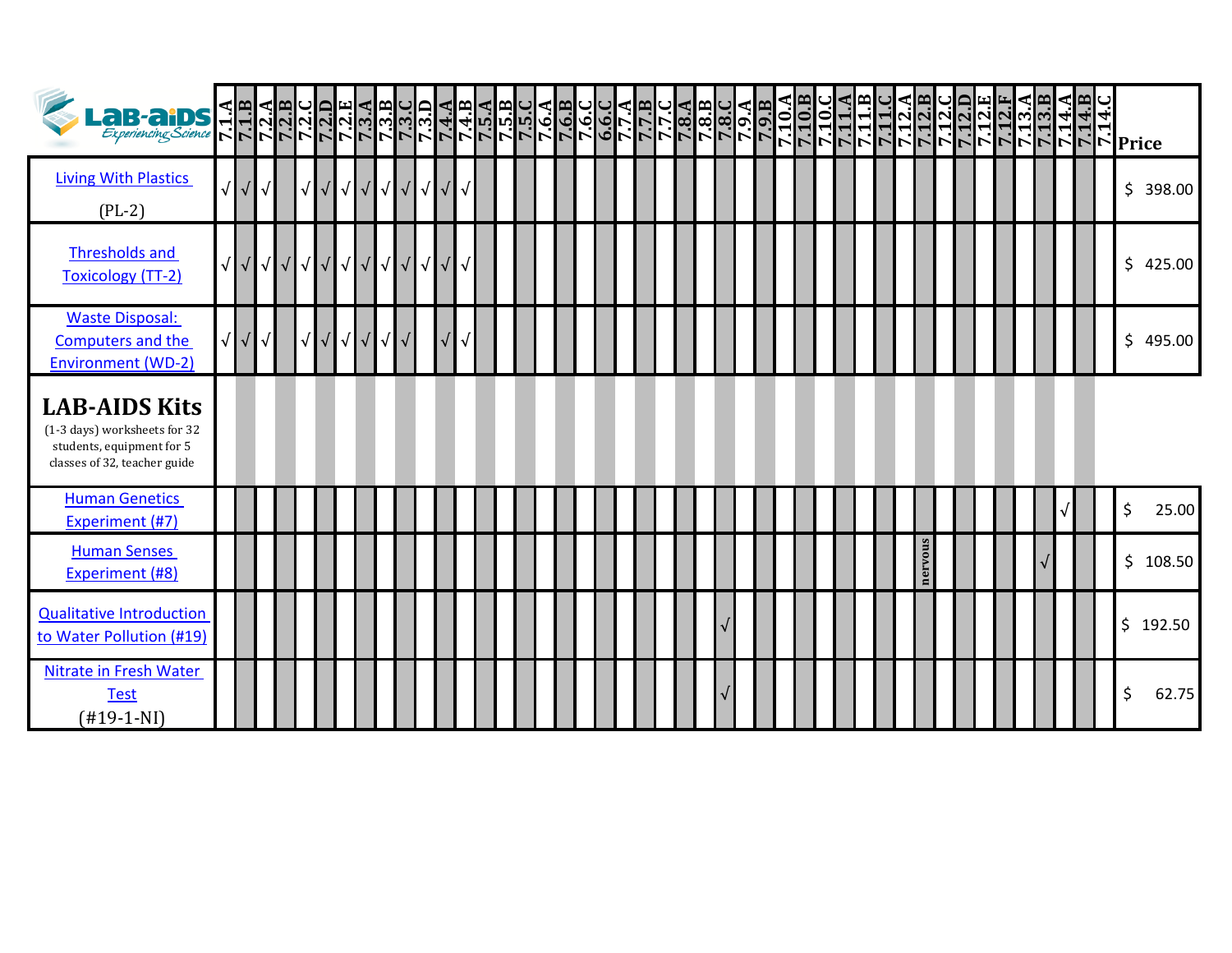| Lab-aips < Helenope                                                    |  |  |  |  | 7.3.B | רבבבבבב<br>שטאראטי<br>הספר |  |  |  |  | <b> da c c da a </b><br> dd dd d d <br> h c d d h |  |  | URABU<br>TRABU<br>TRABU | $\frac{10.9}{7.9}$ | 7.10. | 7.10.B | <b>7.10.</b> | 7.11. | 7.11.B | 7.11.C<br>7.12.A<br>7.12.B | 7.12.0<br>7.12.D |                          | 7.12.I | $\frac{7.131}{7.131}$ |  |  | <b>4 muululululul</b><br>HHHH<br>NHHHHHHH |          |
|------------------------------------------------------------------------|--|--|--|--|-------|----------------------------|--|--|--|--|---------------------------------------------------|--|--|-------------------------|--------------------|-------|--------|--------------|-------|--------|----------------------------|------------------|--------------------------|--------|-----------------------|--|--|-------------------------------------------|----------|
| Phosphate in Fresh Water<br><b>Test</b><br>$(H19-1-PH)$                |  |  |  |  |       |                            |  |  |  |  |                                                   |  |  |                         |                    |       |        |              |       |        |                            |                  |                          |        |                       |  |  | \$                                        | 51.50    |
| <b>Pollutant Effects of</b><br><b>Phosphates and Nitrates</b><br>(#20) |  |  |  |  |       |                            |  |  |  |  |                                                   |  |  |                         |                    |       |        |              |       |        |                            |                  |                          |        |                       |  |  |                                           | 59.95    |
| <b>Osmosis and Diffusion</b><br>(#22)                                  |  |  |  |  |       |                            |  |  |  |  |                                                   |  |  |                         |                    |       |        |              |       |        |                            |                  | rel                      |        |                       |  |  | \$                                        | 96.00    |
| Photosynthesis and<br><b>Cellular Respiration (30S)</b>                |  |  |  |  |       |                            |  |  |  |  |                                                   |  |  |                         |                    |       |        |              |       |        |                            |                  |                          |        |                       |  |  | Ś.                                        | 76.50    |
| Photosynthesis, Plants,<br>and Food (#31)                              |  |  |  |  |       |                            |  |  |  |  |                                                   |  |  |                         |                    |       |        |              |       |        |                            |                  |                          |        |                       |  |  | \$                                        | 69.95    |
| <b>Basic Owl Pellet Study</b><br>(#37)                                 |  |  |  |  |       |                            |  |  |  |  |                                                   |  |  |                         |                    |       |        |              |       |        |                            |                  |                          |        |                       |  |  | \$                                        | 83.95    |
| <b>Introduction and Use of</b><br><b>Dichotomous Keys</b><br>(#51)     |  |  |  |  |       |                            |  |  |  |  |                                                   |  |  |                         |                    |       |        |              |       |        |                            |                  |                          |        |                       |  |  | \$                                        | 41.95    |
| <b>Plant Cell Study</b><br>(#61)                                       |  |  |  |  |       |                            |  |  |  |  |                                                   |  |  |                         |                    |       |        |              |       |        |                            |                  | $\sqrt{$ plant           |        |                       |  |  |                                           | \$101.00 |
| Study of the Structure &<br><b>Function of Mitochondria</b><br>(#62)   |  |  |  |  |       |                            |  |  |  |  |                                                   |  |  |                         |                    |       |        |              |       |        |                            |                  | $\sqrt{\text{mitochon}}$ |        |                       |  |  | Ś                                         | 72.95    |
| <b>Genetics Concepts (#70)</b>                                         |  |  |  |  |       |                            |  |  |  |  |                                                   |  |  |                         |                    |       |        |              |       |        |                            |                  |                          |        |                       |  |  | \$                                        | 83.95    |